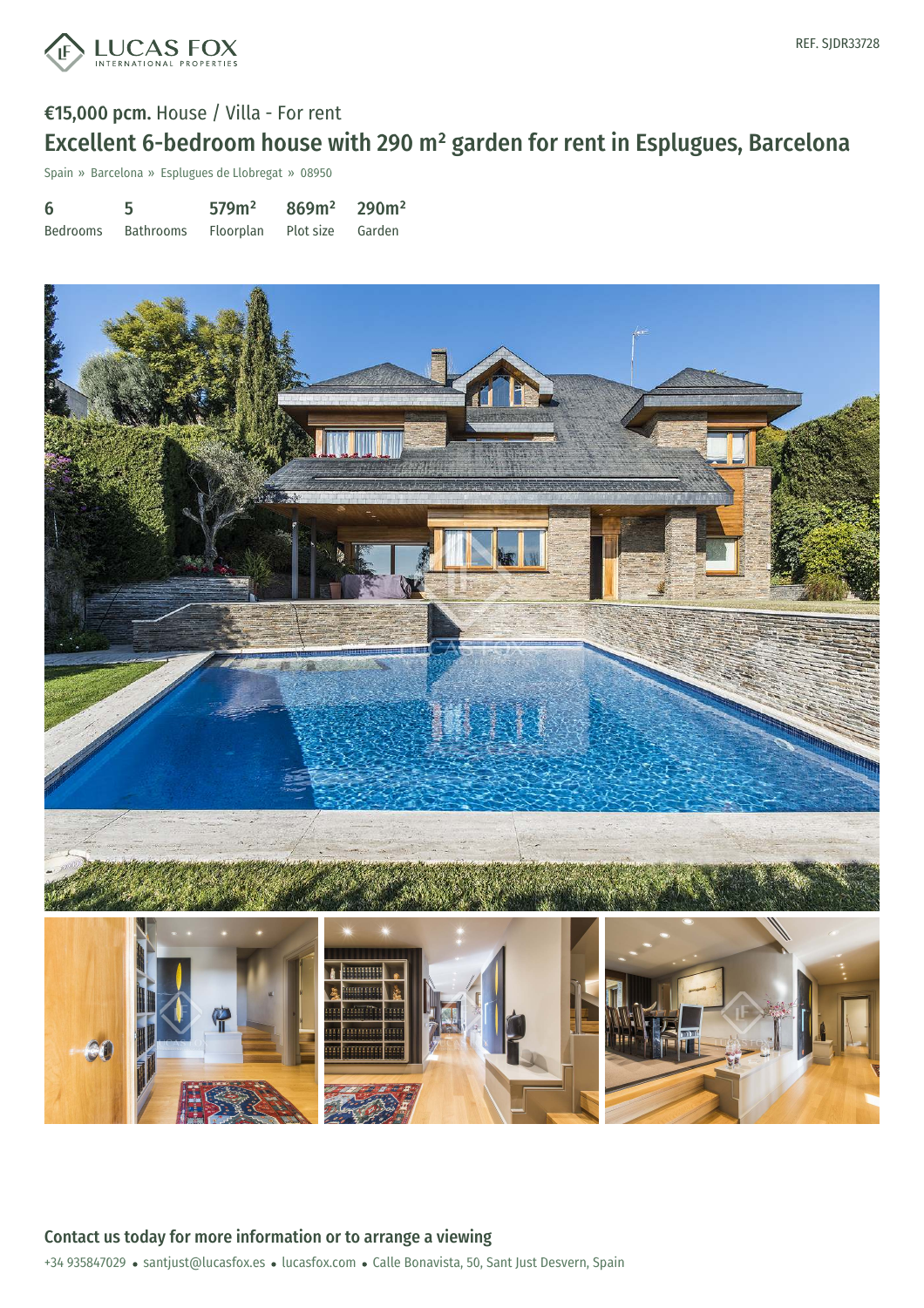



## €15,000 pcm. House / Villa - For rent Excellent 6-bedroom house with 290 m² garden for rent in Esplugues, Barcelona

Spain » Barcelona » Esplugues de Llobregat » 08950

| 6               | 5         | 579m <sup>2</sup> | $869m^2$ 290m <sup>2</sup> |        |
|-----------------|-----------|-------------------|----------------------------|--------|
| <b>Bedrooms</b> | Bathrooms | Floorplan         | Plot size                  | Garden |

#### **OVERVIEW**

### Exclusive 579 m² house in excellent condition located in Esplugues de Llobregat, with views of Barcelona. Typical mountain villa with slate roofs built on 869 m² of landscaped plot.

The house is divided over three floors plus an attic connected by a staircase.

On the ground floor, we can find a large hall that leads to a spacious living room with a fireplace. This room is divided into a living room and a dining room, and opens onto the porch. On the same floor, the fully equipped kitchen is located. In addition, it has a pantry and laundry room.

On the first and second floor we find the bedrooms. The house has four double bedrooms as a suite with four complete bathrooms and a guest toilet. Two of the bedrooms are on the first floor, while the other two are on the second.

The house also has an attic in which another suite with its own bathroom has been built.

The basement is made up of a gym, a cellar-storage room and the garage with a capacity for five cars.

The house has high standing finishes, heated pool, electric shutters and underfloor heating. Both kitchen and bathrooms are designed with leading brands.

The exterior of the house consists of a large garden with trees and grass, which surrounds the entire house and a swimming pool to enjoy with the family.



[lucasfox.com/go/sjdr33728](https://www.lucasfox.com/go/sjdr33728)

Garden, Swimming pool, Terrace, Concierge service, Private garage, Lift, Natural light, Wooden flooring, Parking, Air conditioning, Equipped Kitchen, Exterior, Heating, Library, Renovated, Storage room, Utility room, Views

Available from 1 Jul 2022